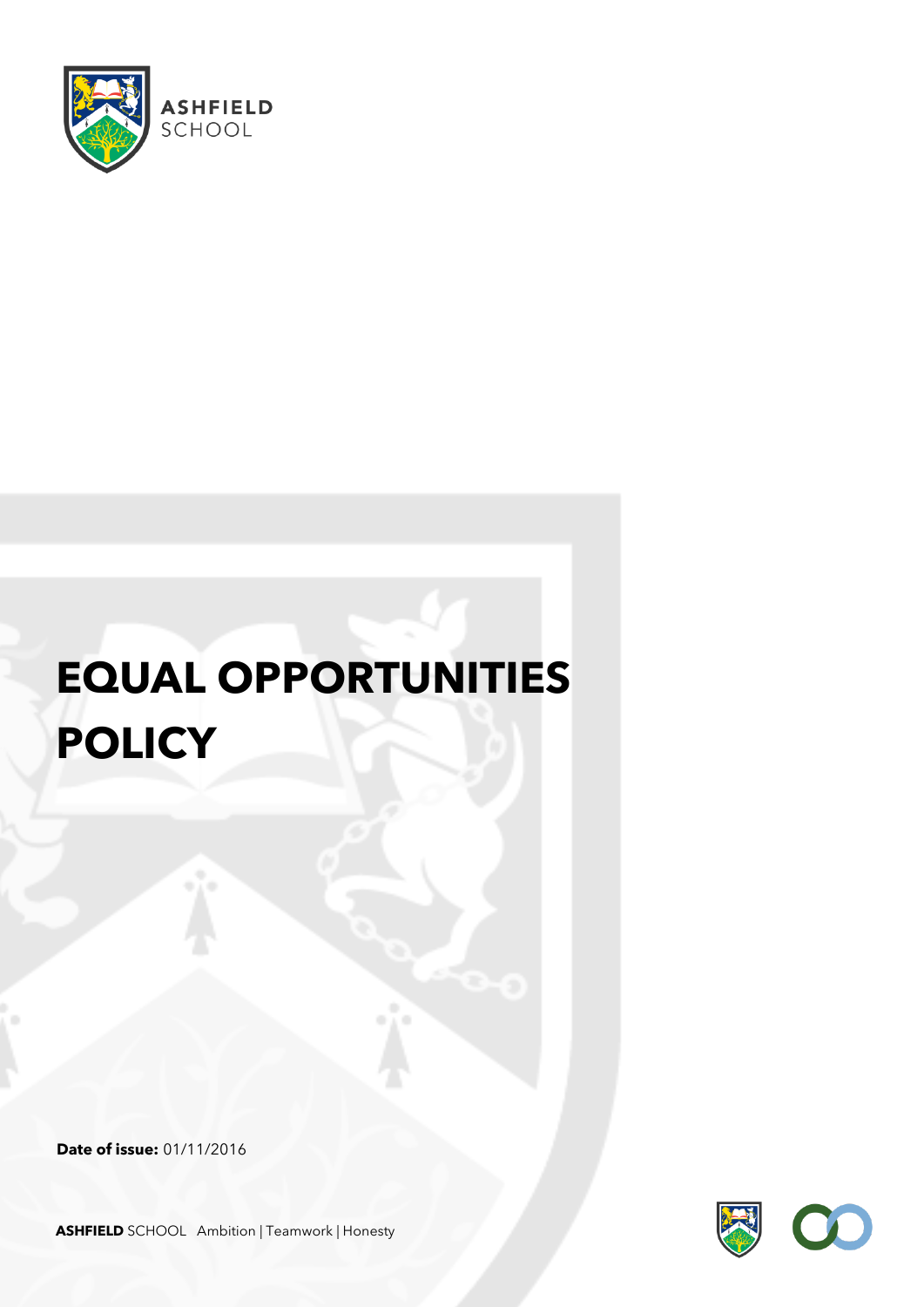# **Overview**

This policy should be read in conjunction with the following school policies: Race Equality; Equality & Diversity in Employment; The Equality Act 2010, Inclusion of Physically Disabled; Access; Gender Equality Scheme and Disability and Gender action plans as part of the School Improvement Plan.

This policy seeks to ensure that all individuals, both staff and students, within Ashfield School are encouraged to fulfil their potential and thereby enhance the overall life and culture of the school community.

We recognise that everyone is an individual and as such we must endeavour to ensure that everyone is valued and treated as such. Within society in general gender, race, sexual orientation, culture, age and social background can all contribute to the labelling and classifying of individuals in such a way as to obscure their individuality and limit the fulfilment of their potential. Through promoting diversity and equality for all, we will tackle and challenge discrimination. Closing the gap between the outcomes of different groups will ensure fairness, equal opportunities and celebration of diversity for all.

# **Principles**

This policy will bring together all equality strands to set out our commitment to the following key principles:

- **All learners are of equal value**. Whether or not they are disabled, whatever their ethnicity, culture, national origin or national status, whatever their gender and gender identity, whatever their religious or non-religious affiliation or faith background and whatever their sexual orientation.
- **We recognise, respect and value difference and understand that diversity is a strength.** We take account of the differences and strive to remove barriers and disadvantages that people may face, in relation to disability, ethnicity, gender, religion, belief or faith and sexual identity and orientation. We believe that diversity is a strength that should be respected and celebrated by all those who learn, teach and visit.
- **We foster positive attitudes and relationships.** We actively promote positive attitudes and mutual respect between groups and communities that are different from each other.
- **We foster a shared sense of cohesion and belonging.** We want all members of our school community to feel a sense of belonging within the wider community and to feel that they are respected and able to participate fully in school life.
- **We observe good equalities practice for our staff.** We ensure that policies and procedures benefit all employees and potential employees in all aspects of their work, including in recruitment and promotion, and in continuing professional development.
- **We have the highest expectations for all our students.** We expect that all students can make good progress and achieve to their highest potential.

**We work to raise standards for all students, but especially for the most vulnerable.** We believe that improving the quality of education for the most vulnerable groups of students raises standards across the whole learning school.

# **Aims**

- To challenge any discriminatory practice in school, both inside and outside the classroom.
- To provide a broad and balanced curriculum so that all students may fulfil their potential
- To promote racial awareness positively through the taught curriculum and Personal Development Education / PDE, and through taking advantage of opportunities to do so as they arise on an *ad hoc* basis.
- To condemn offensive language and attitudes whenever they are exhibited both inside and outside the classroom.
- To ensure that all students are taught formally about the beliefs and customs of the world's major religions.
- To seek opportunities to raise awareness of the social implications of cultural and/or religious differences.
- To challenge stereotyped gender roles and to encourage all students and staff to fulfil their individual potential regardless of gender.
- To ensure equal access to the curriculum for all, irrespective of social financial background, gender, race or ability.



**ASHFILED** SCHOOL Ambition | Teamwork | Honesty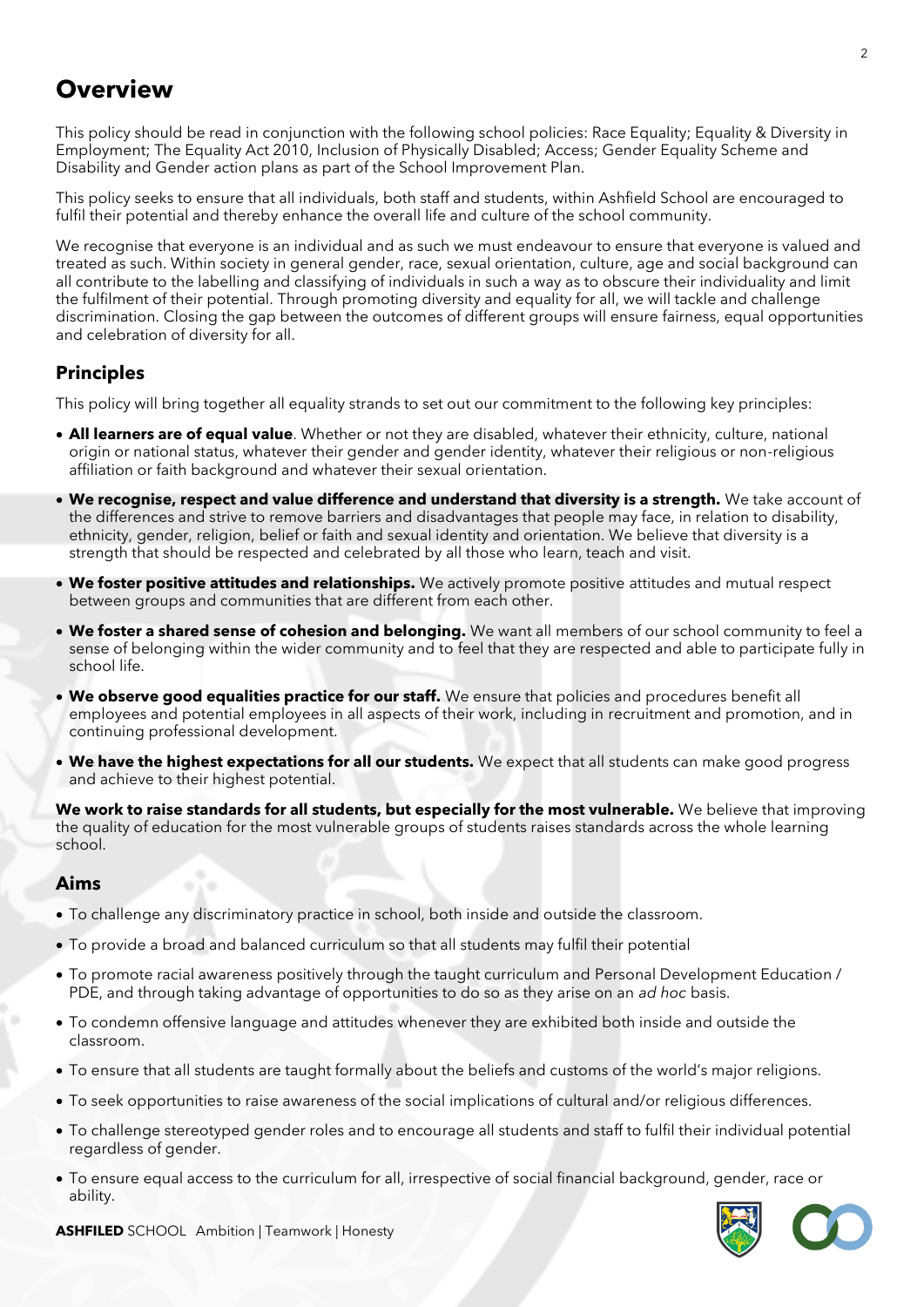- To seek to address inequality of access to extra-curricular activities.
- To develop library resources and access to provide an effective learning environment for students.
- To remove any forms of indirect discrimination which may form barriers to learning.
- To ensure that all recruitment, employment, promotion and training systems are fair and provide opportunities for all employed in the school to achieve.

# **The Equality Act 2010**

The Equality Act 2010 was introduced to ensure protection from discrimination, harassment and victimisation on the grounds of specific characteristics (referred to as protected characteristics).

Schools have a duty to:

- 1. Eliminate unlawful discrimination, harassment and victimisation.
- 2. Advance equality of opportunity between different groups.
- 3. Foster good relations between different groups.

These general duties include:

**Age:** Where this is referred to, it refers to a person belonging to a particular age (e.g. 32 year olds) or range of ages (e.g. 18 – 30 year olds)

**Disability:** A person has a disability if s/he has a physical or mental impairment which has a substantial and longterm adverse effect on that person's ability to carry out normal day-to-day activities.

**Gender reassignment:** The process of transitioning from one gender to another.

**Marriage and civil partnership:** Marriage is defined as a 'union between a man and a woman'. Same-sex couples can have their relationships legally recognised as 'civil partnerships'. Civil partners must and will be treated the same as married couples on a wide range of legal matters.

**Pregnancy and maternity:** Pregnancy is the condition of being pregnant or expecting a baby. Maternity refers to the period after the birth, and is linked to maternity leave in the employment context, protection against maternity discrimination is for 26 weeks after giving birth, and this includes treating women unfavourably because she is breastfeeding.

**Race:** Refers to the protected characteristic of Race. It refers to a group of people defined by their race, colour and nationality (including citizenship) ethnic or national origins.

**Religion and belief:** Religion has the meaning usually given to it but belief includes religious and philosophical beliefs including lack of belief (e.g. Atheism). Generally, a belief should affect your life choices or the way you live for it to be included in the definition.

**Sex:** Relates to gender identity.

**Sexual orientation:** Whether a person's sexual attraction is towards their own sex, the opposite sex or to both sexes.

#### **Practice**

- 1. The Governors and the Leadership Team apply the LA's Opportunities in Employment guidelines on all issues regarding appointments and personnel.
- 2. The Governors and Leadership Team review regularly the gender balance of staff and the possible implications of this for the curriculum and pupil achievement.
- 3. The Leadership Team together with departments within the school demonstrate a commitment to educating students for a multi-cultural society by reviewing whole school and departmental policies and schemes of work regularly, with these issues in mind.
- 4. School assemblies in addition to formal Religious Education and other lessons are used as a vehicle for broadening students' awareness of religious and cultural beliefs and practices.
- 5. Clear procedures are in place for dealing with offensive attitudes, remarks or behaviour, when exhibited by either staff or students.
- 6. Racist incidents are formally logged and reported annually to the Local Authority for mon

**ASHFILED** SCHOOL Ambition | Teamwork | Honesty

3

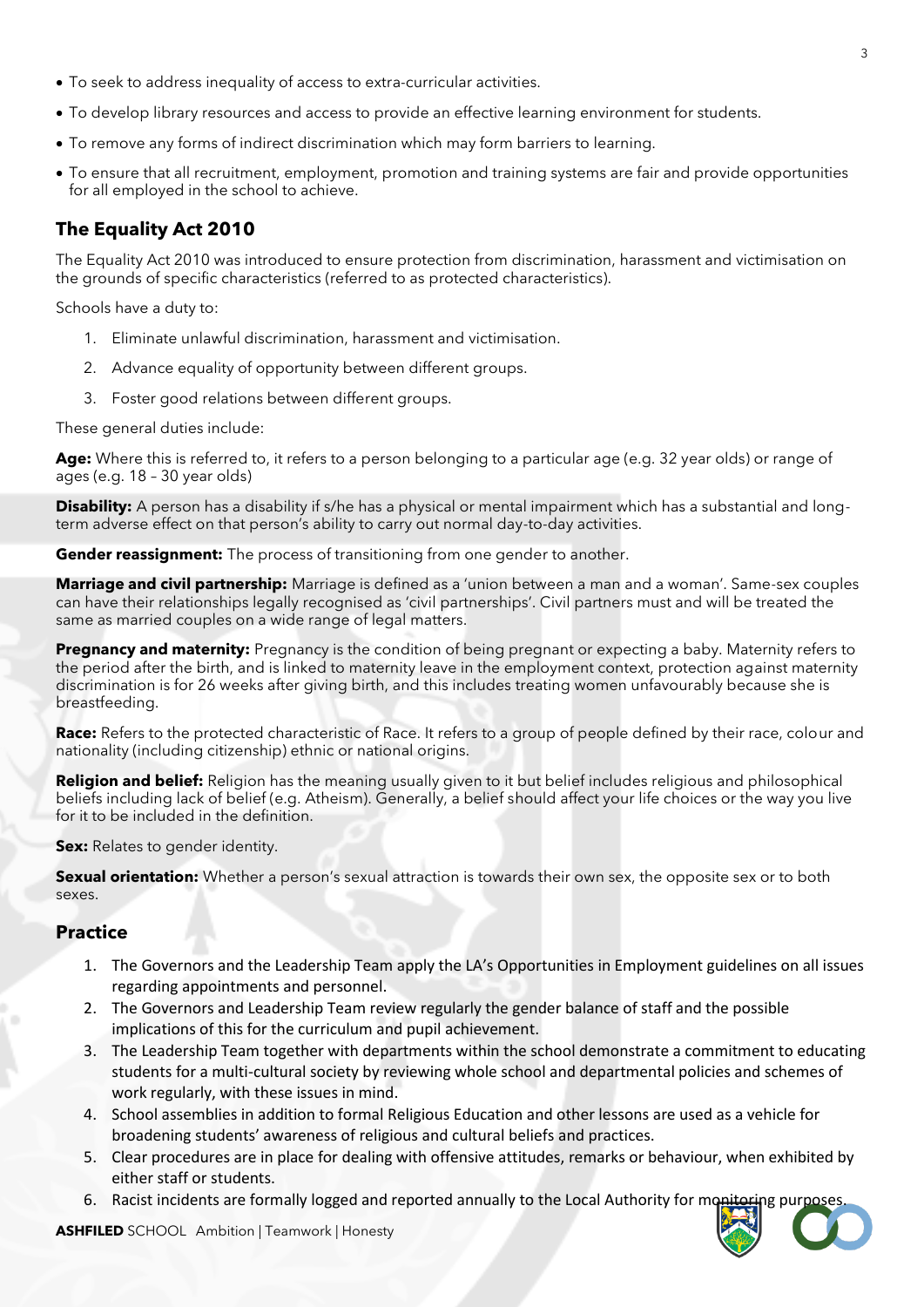- 7. The Leadership Team considers the gender balance within setted teaching groups, and departments review regularly the gender balance within their option groups at Key Stage 4 in order to monitor any underachievement related to gender. Strategies are implemented in order to minimise such underachievement.
- 8. The Careers, IAG and Personal Development/PDE programmes seek to challenge stereotyped attitudes among students regarding option choice, career choice, etc.
- 9. The Leadership Team and Achievement Leaders review the rewards and sanctions system in school to identify where gender discrepancies occur. Strategies are trialled to combat such discrepancies.
- 10. Display work is monitored by departments to ensure that it does not reinforce but challenges stereotyped roles in the areas of gender, race and ability.
- 11. Students with physical impairment are included as fully as possible into all areas of school life: curricular and extra-curricular.
- 12. Students are encouraged to identify their achievements and to express their own expectations and goals regularly as part of the Record of Achievement process.
- 13. Subject teachers ensure that homework tasks are accessible to and achievable by all students, irrespective of socio/economic backgrounds.
- 14. The Leadership Team explores all possibilities for maximising the availability of resources and facilities for private study to enable all students to complete homework and research tasks effectively.
- 15. The school actively promotes respect for others as a whole-school issue, within assemblies, school systems and in the daily interactions between students/staff, students/students, and staff/staff.

#### **Roles and responsibilities**

We expect all members of the school community and visitors to support our commitment to promoting equality and meeting the requirements of the Equality Act. We will provide training, guidance and information to enable them to do this.

### **1. The Governing Body.**

The governing body is responsible for ensuring that the school complies with legislation. Upholding this policy; its related procedures and ensuring strategies are carried out and monitored with appropriate impact assessments informing future plans. A member of the governing body has a watching brief regarding the implementation of this policy.

# **2. The Headteachers and Senior Leadership Team**

The Headteacher is responsible for implementing the policy; for ensuring that all staff are aware of their responsibilities and are given appropriate training and support; for taking appropriate action in any cases of unlawful discrimination; and for reporting to the governors. A senior member of staff has day-to-day responsibility for co-ordinating implementation of the policy and for monitoring outcomes. S/he will have knowledge of the Equality Act.

# **3. Teaching and Support Staff**

All teaching and support staff will:

- Promote an inclusive and collaborative ethos both in the classroom and wider context.
- Be vigilant in all areas of the school for any type of harassment and bullying.
- Deal effectively with all incidents from overt name calling to the more subtle forms of victimisation caused by perceived differences.
- Support learners with learning difficulties and/or disabilities or for whom English is an additional language.
- Understand that learners have different styles of learning and multiple intelligences and need different styles of teaching and learning.
- Identify and challenge bias and stereotyping in the curriculum and in the school culture.
- Ensure the materials and content of lessons cover a wide diversity of different cultures and people.